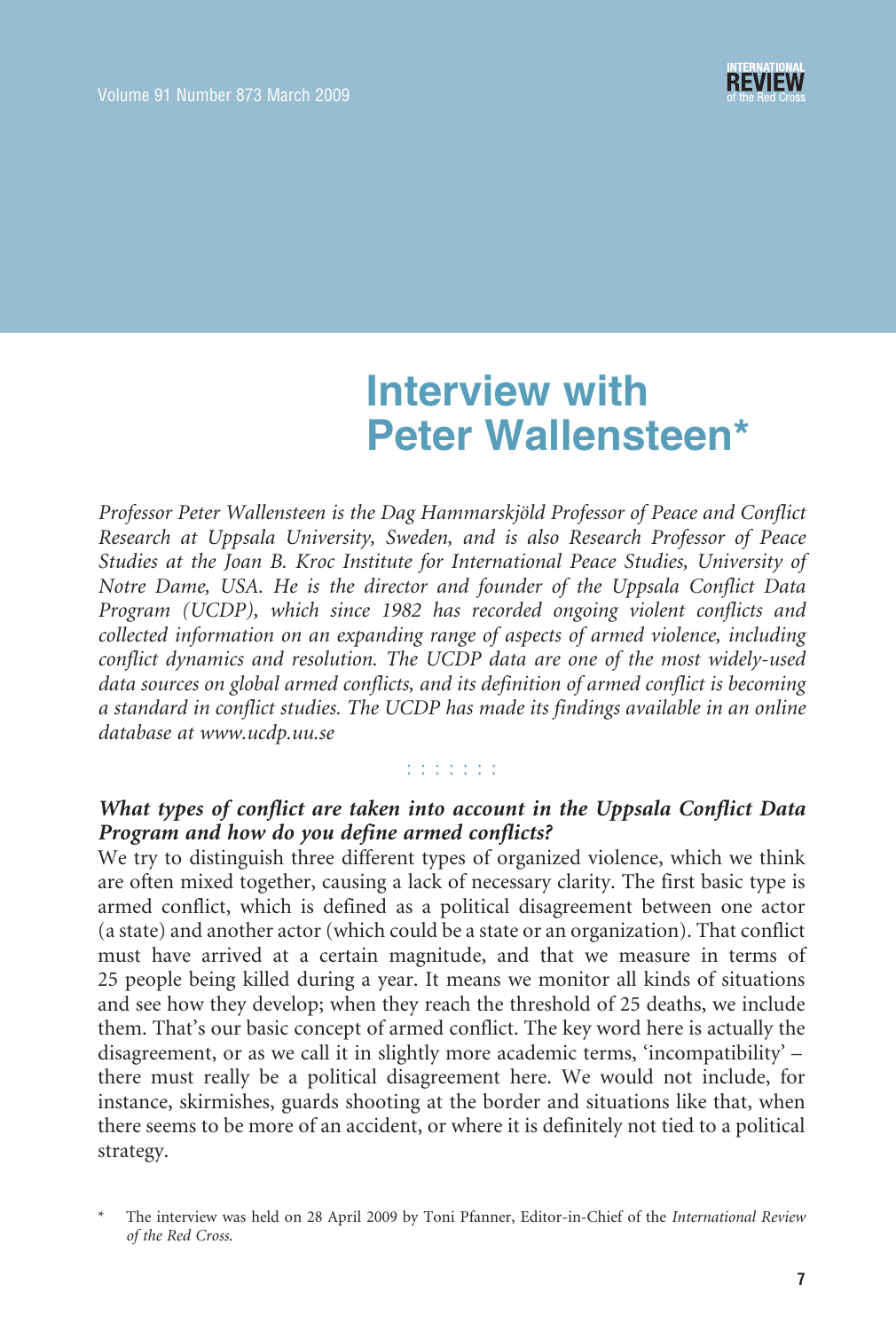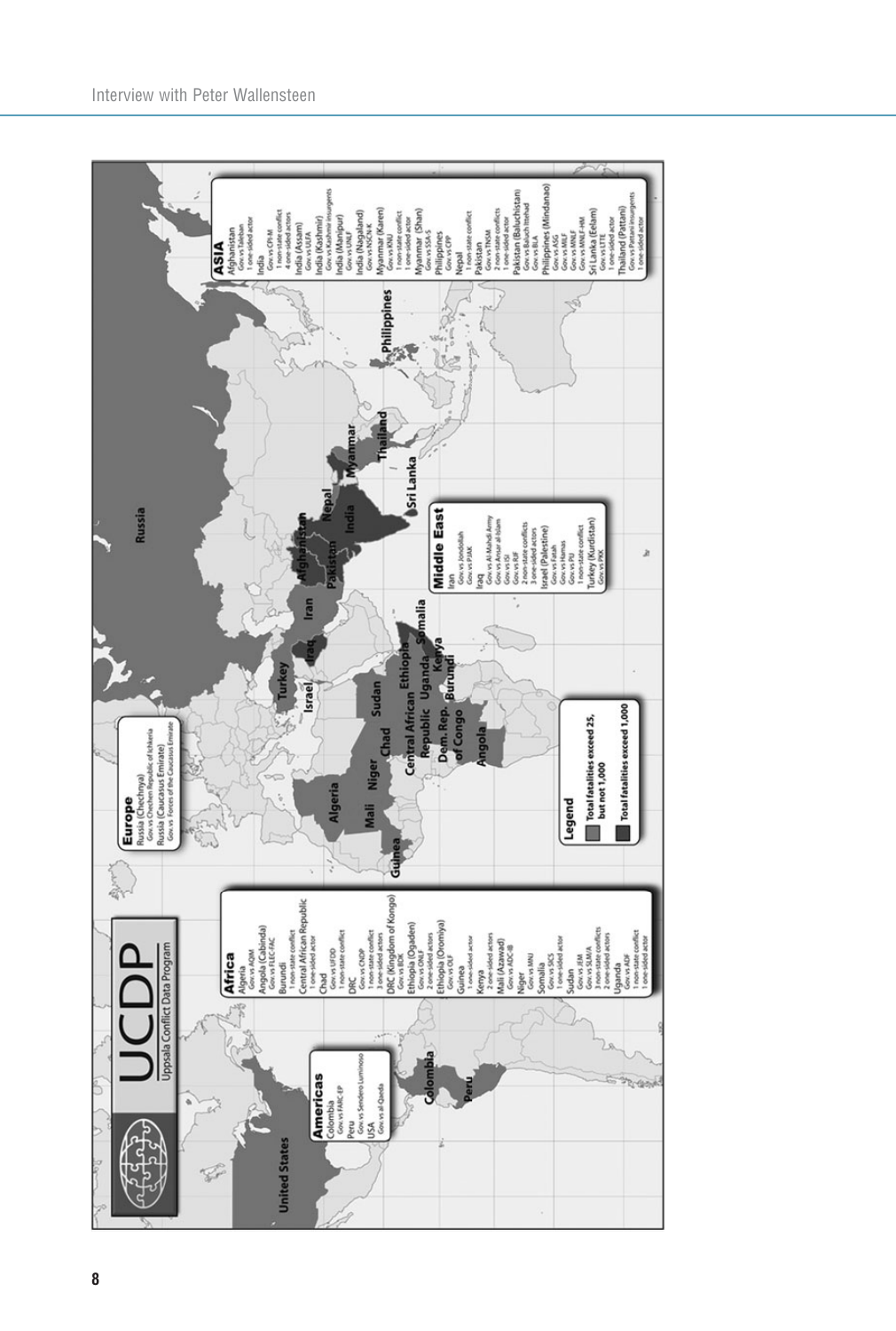What if you had, for instance, shootings between the armed forces at the border between states – would that be considered, in your concept, an armed conflict? Perhaps – we would look at it to make sure that it really comes from a political design, and that the guard did not just happen to be shooting. And, of course, there have to be more than 25 people killed. This threshold means a number of smaller incidents are not included on our annual list of armed conflicts.

# Apart from this basic concept of armed conflict, what are the two other types of conflict that you examine?

There are many conflicts going on between non-state actors: communal violence, tribes attacking each other, gangs of various sorts, etc. We try to capture these, but as a separate category, which we call non-state conflict. It is often unclear what motivates this violence, or how political it is – therefore, we see this as a different category from armed conflict, which is clearly a politically directed fight about controlling the government or the territory.

# This type of violence is not against the state, but really inter-communal violence – would the case of Somalia fall under this category?

For quite a long period of time, yes. It varies depending on when there is a government, and when there is not. But a lot of the violence in Somalia would be of this non-state type, warlords fighting each other.

# And the third type of conflict?

The third category, we call one-sided violence – that is, when violence is aimed at particular populations which are not organized. This would cover, for example, genocide, many acts of terrorism and so on. This violence can be perpetrated by a state or by a non-state actor.

We find that these three definitions are fairly distinct from each other. This makes it possible to analyse whether the three categories combine or influence each other. This is how we try to capture a number of the issues, which are not regular armed conflict, in a significant way.

# When dealing with terrorism, you have the acts of terrorism, which would be classified as 'one-sided violence', as you defined it. On the other hand, there are counter-terrorism mechanisms. Would counter-terrorism activities fall under the first category of armed conflict, or would they also fall under the third category of one-sided violence?

Most counter-terrorism would probably be under the first category, because normally – for instance, with Al Qaeda – a government is fighting an organized nonstate actor. So we would define the United States fighting Al Qaeda, wherever the fighting is located, as an armed conflict.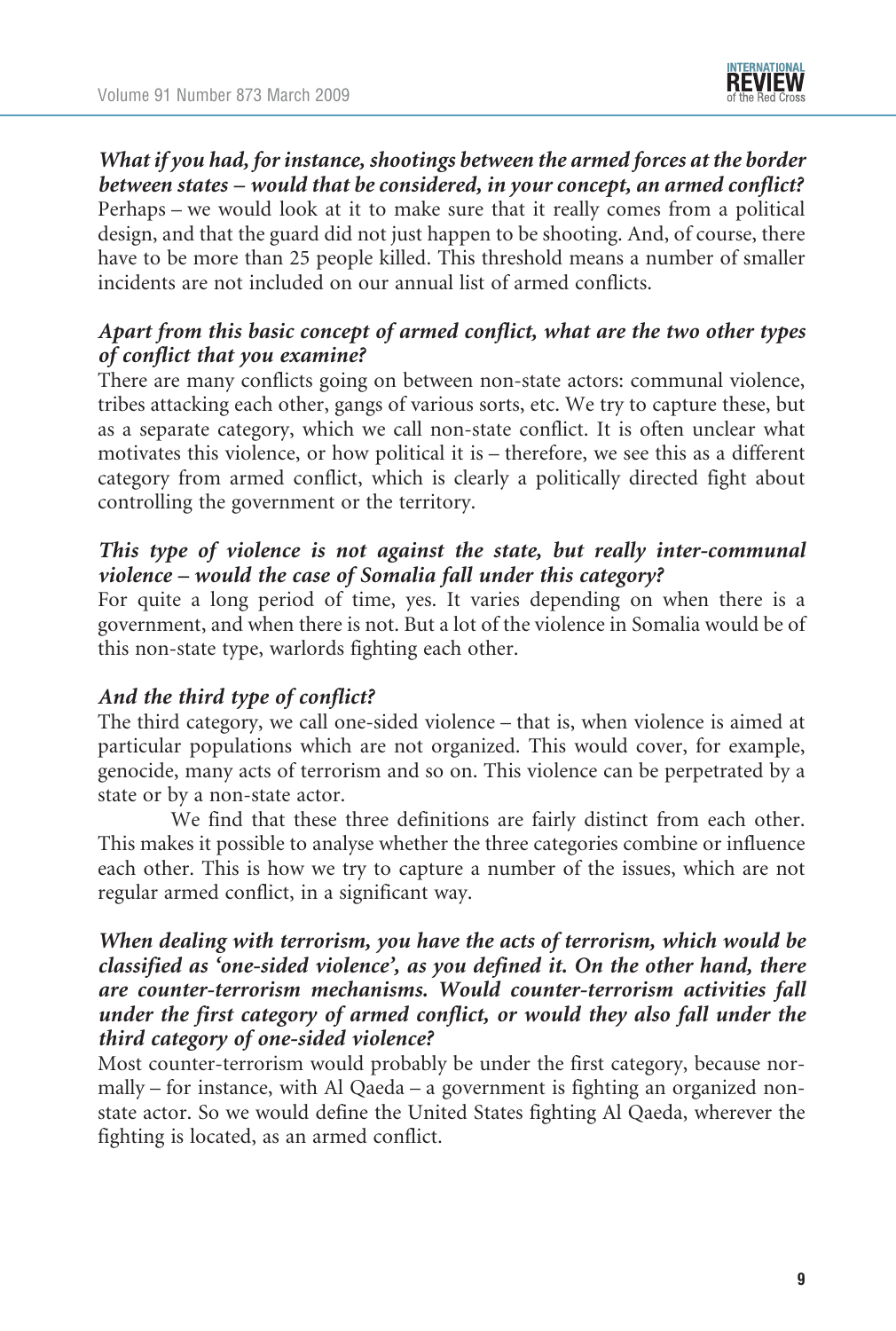# The starting point of distinction between your different categories is the concept of armed conflict. Would you say that this is very close to interstate conflict?

The history is important. I was studying a project at the University of Michigan called 'Correlates of War', which focused on interstate conflict. At first, it defined different types of interstate conflict, but then later created a separate definition for internal conflict. I felt that there should be one definition of armed conflict, so we at Uppsala tried to integrate them so that they became comparable. You can do this with our current definition. If you have an armed conflict, involving one state against another state, that's an interstate conflict. If you have a conflict involving one state or government versus a rebel movement, that's an internal conflict. In that way, we have the same definition for an armed conflict. It's based on the same criteria whether it is interstate or internal.

# The question of occupation is obviously a political disagreement or incompatibility – would that fall under your definition of armed conflict?

Well, that would depend on who the fighting actors are. For instance, Israel versus PLO – that's not an interstate conflict because Palestine is recognized by some but still not an independent state. It is classified as a state versus a non-state actor, which definitely falls under our first category of armed conflict.

# This first category would be very close to what is actually foreseen in the international law of armed conflict, where there are basically two types of conflict – international and non-international.

Yes, that's true. The idea is that you should not have very strongly differentiated criteria for what is an armed conflict. Today, when things are much more mixed, it's helpful to have this definition, which looks at which parties are fighting. The problem is, of course, the international law system is still very interstate-oriented.

# In the first category, a political disagreement is required. However, there is now often a mingling between political factors and criminal elements which are linked to the conflict – for example, drug-related criminality – which fuels the conflict, like in Colombia or in some African countries. Would such a situation, where there is an intertwining of political and criminal motives, still be considered an armed conflict?

There it becomes really very tricky. For us, the key thing is the disagreement, the incompatibility. Do these criminal groups aspire to take control over the government, or not? Do they aspire to take control over a particular piece of territory? If they do, then we would include them. Some drug-related conflicts, in Colombia for instance, are conducted to influence the political process. But a lot of it is not politically motivated – sometimes actors are not fighting there for political power, but for criminal gain of various sorts. We would not call this an armed conflict, as the actors do not want to exert political power. We would separate political conflict from criminal activities – we don't want to have pure criminal activity in the category of armed conflict.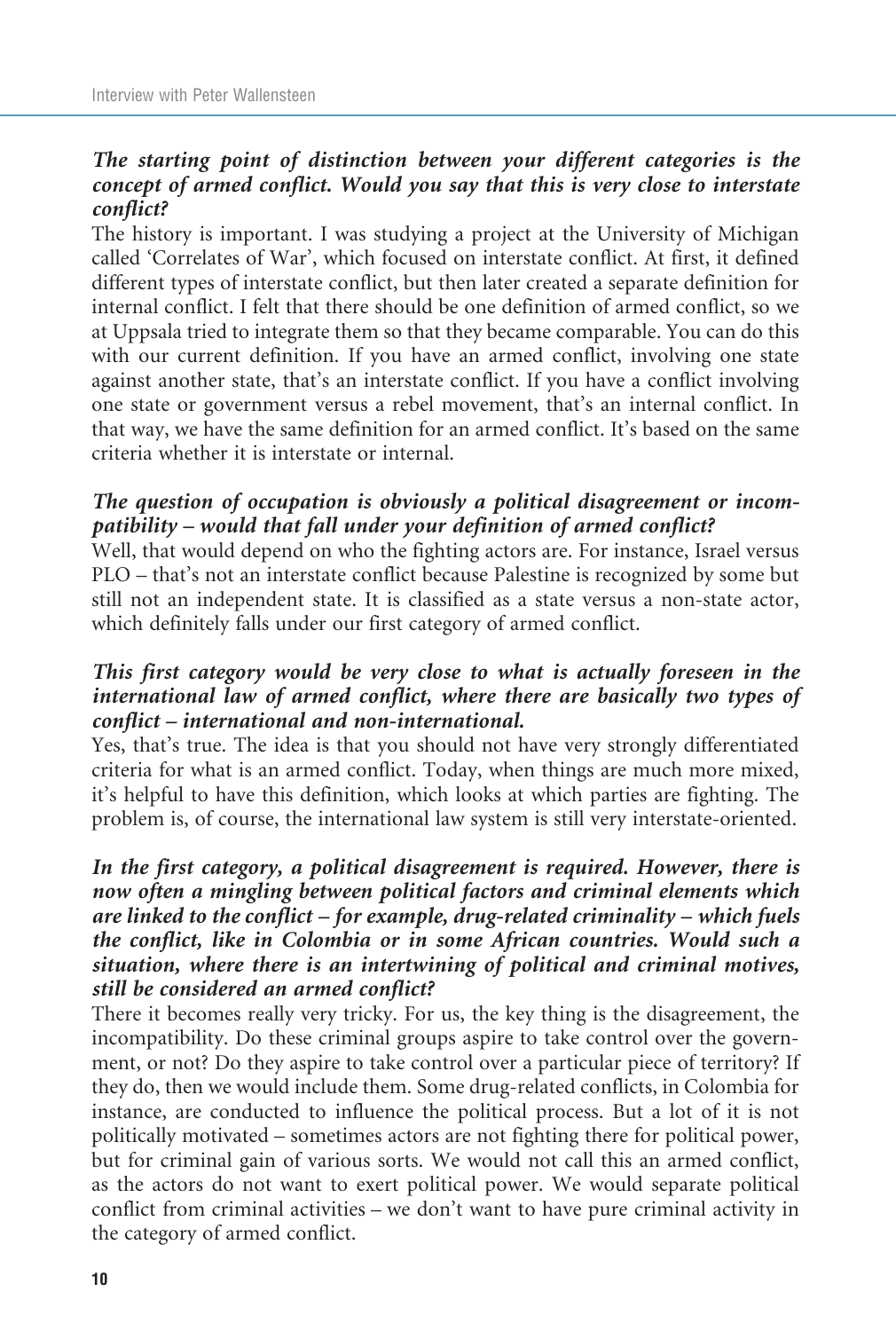

#### Let us take an example of drug cartels who are violently opposing military forces, but who clearly do not have political aspirations, at least at this stage. Would you consider this to be in the first category?

Generally, no. When for instance looking at Mexico, we consider it more as nonstate violence: two gangs fighting each other for control over a particular trade in a particular city, for example. I don't think we have seen any of it, as yet, really politically challenging the state. Drug lords are not trying to take power, they do not want to be running the state. Maybe they want to impact on the state, in the sense of making sure it does not interfere with their business, but it's not the same as trying to take political control. We try to distinguish this violence according to what kind of aspirations these groups have.

## So it doesn't matter if groups are fighting for, let's say, religious or economic reasons – the determining factor would be their actual or desired impact on the political system.

Yes, that would be the key issue. We are not saying anything about the causes of the conflict. We are basically just presenting organized violence which can be caused by many different factors. Sometimes it can have an ethnic background, sometimes a class background, etc. The cause is separate from the actual phenomenon of the fighting.

# This still seems a rather traditional international law approach: a distinction between the laws regulating the reasons for going to war (jus ad bellum) and the situation of war afterwards (jus in bello).

That's right, and I think there is clarity to this – it is much more intellectually satisfying to separate the causes. Many people say, for example, that conflicts are all ethnic conflicts, but when you start to look at them, a conflict is rarely related to only one factor. They are always a mixture of issues, but there is still a conflict going on that we can record. To understand its origins, functions and solutions is an analytical issue that is separate from recording the phenomenon.

# You mentioned that you include both interstate conflict and conflicts between a state and a non-state actor, which must involve a political disagreement. Do you make any distinction between international, non-international and internationalized armed conflicts in this category, or is it the criterion of political disagreement which interests you primarily?

The information we have available can be used according to the analysis you want to do. For instance, we can also record which other actors are involved in a conflict. There would be the primary parties (the state and the opposing state or organization actually fighting). Of course either party can have support from other actors, which we call secondary parties. You could have a secondary warring party sending troops to the area – if this party is another state, then the conflict is internationalized. There are a quite a number of such conflicts. We have done a separate study on this. The secondary parties may not necessarily be involved in a war using their own troops, but supporting one or the other actor financially, politically, or in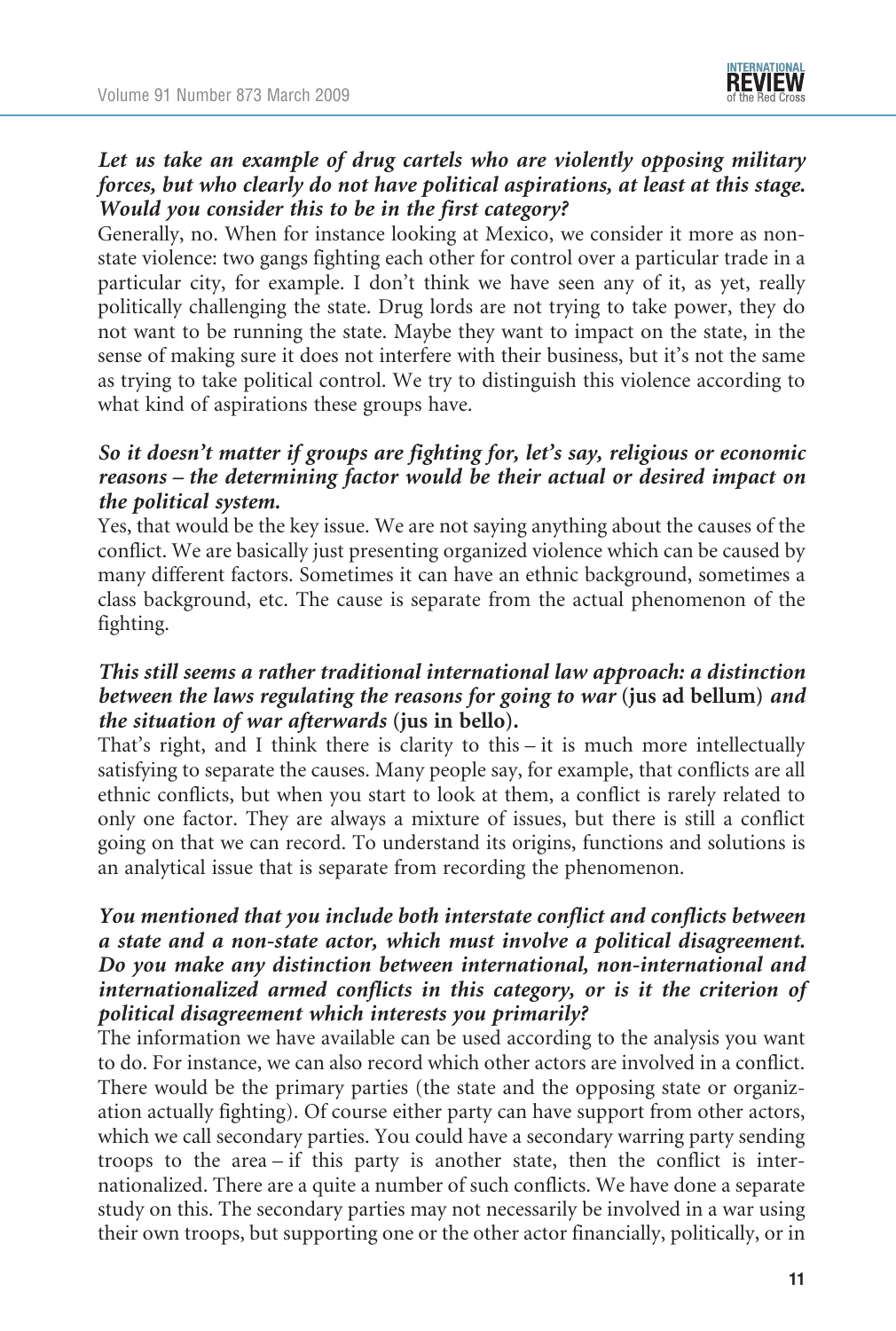other ways. You could have a whole set of secondary actors involved, and we record that.

In our database, we have about 120 different dimensions available – for free – for anybody to do his or her own analysis. For instance, in the Journal of Peace Research we regularly publish categories such as interstate, internationalized, and purely internal conflicts. We want this to be easily accessible, for whatever categorization you want to make as an analyst. However, we are not saying that a particular conflict is only of one particular nature. To me, every conflict is very multi-faceted. What we can do – intellectually honestly – is not to say: 'this is an internationalized conflict', but rather to give the information and let the analysts make up their own minds.

#### In the second category – non-state violence – what are the major types of situations you look at?

Well, these would be situations where the state is not strong or not directly involved. The typical example, as you mentioned, would be Somalia. Another example would be Nigeria, where one confrontation is normally described as taking place between Christian and Moslem groups; or in India, what is known as communal violence. These events can be very devastating and affect people very strongly. But our record shows that they often do not continue for long. There are outbursts of violence that will last for a couple of days, or maybe weeks, but they are not protracted and do not go on like a war. They are often stopped or contained. They have different dynamics, but they definitely should be part of our picture of political violence.

#### Could this also include violence in favelas, in Rio for example?

That's the kind of issue we have been debating – exactly what to do there – but in principle that should be included, if we can determine that the groups are clearly organized in a comparable way. That is a non-state conflict. Or for example, if you have armed gangs moving in towards the native population, that may be more like one-sided violence.

## In the third category – one-sided violence – the most striking example is certainly the case of genocide, but you mention that acts of terrorism could also qualify. Would these be Al Qaeda-type situations?

Yes, the idea here is that it is not necessarily a political battle between organized actors on each side. One side is organized and deliberately targeting civilians. The typical example is, of course, the attack on the World Trade Centre in New York in September 2001. The victims were civilians with no military function, and who were not part of the political administration of the United States. They were doing their regular business and were suddenly exposed to this attack and killed. Terrorism is really very much of this nature – an attack on civilians who are not necessarily involved in a political battle. The same with genocides – for instance, in Rwanda, in 1993–1994: there was a small armed conflict going on, but then there was a huge genocide, which we view as a separate issue. The genocide, of course,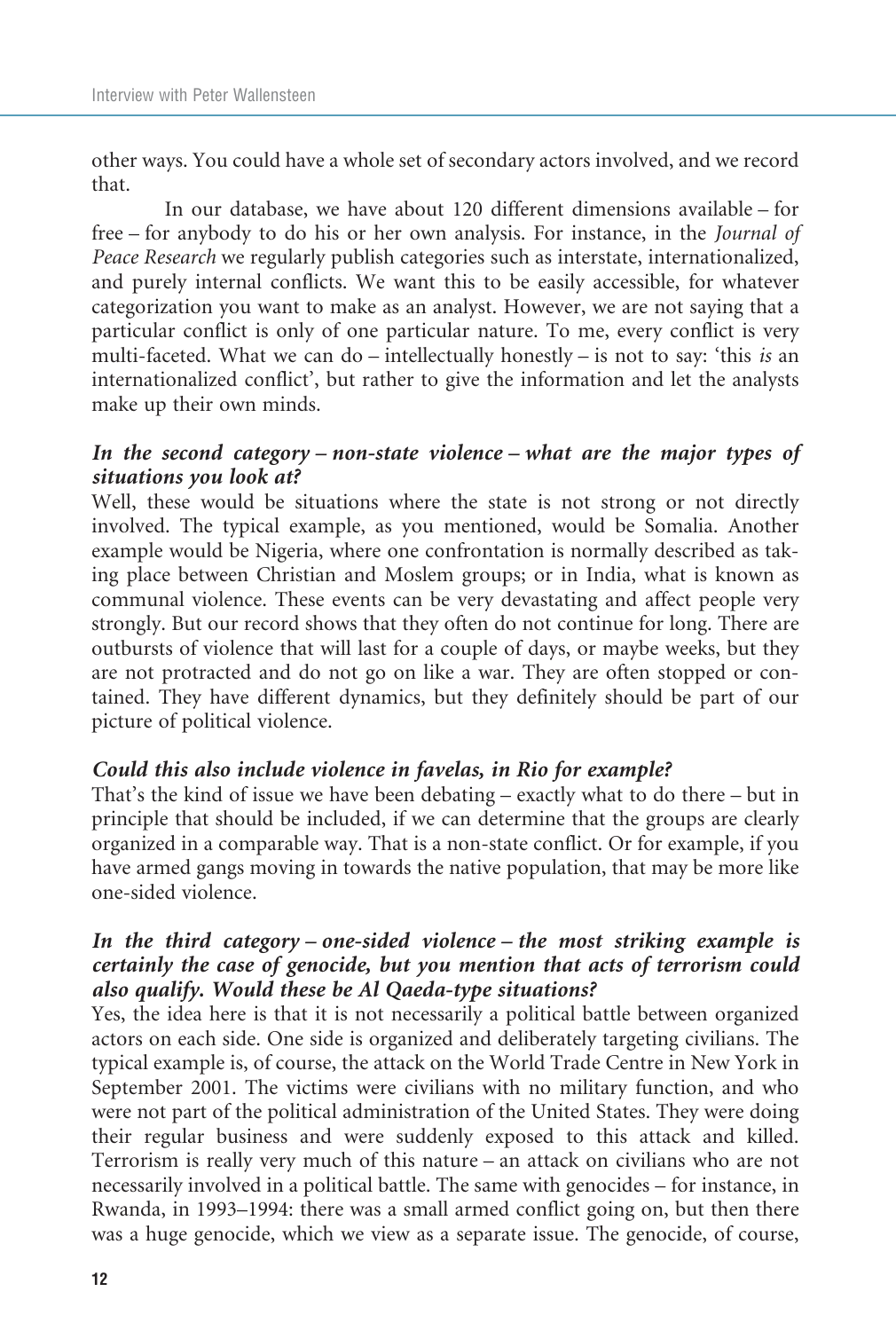killed maybe 800,000 people, whereas the armed conflict was very limited. The odd thing, however, was that the United Nations, for instance, basically focused on the armed conflict rather than the genocide.

At one stage at least, before the attacks of 9/11, Al Qaeda was an organized entity – at least in Afghanistan itself, where they had clearly organized structures. Now, it's probably a rather loose network, with merely individuals acting. Would that then move from the first category to the third category?

Yes, we look at each situation, and even divide it up. If you have battles between the armed forces and an organization like Al Qaeda in Mesopotamia, this would probably be an armed conflict. If the same organization is doing suicide bombings on civilians, that would be the terrorist part of it.

# It's particularly important concerning the jurisprudence in the United States, where the Supreme Court clearly said in Hamdan decision that there was an armed conflict going on between the United States and Al Qaeda.

We have defined the US and Al Qaeda as the opposites in one-armed conflict, because that fits with our armed conflict definition.

# Battles do take place between the two organizations in Afghanistan, but if the same happened in Yemen, for example, could you talk about an armed conflict there?

Yes, because the key thing is that they are in a disagreement. There is an incompatibility, so it doesn't really matter where the battle in itself takes place; it's the same organizations fighting on different battlegrounds, so to speak.

# But even so, the individual actors in such situations may have a very loose, maybe only philosophical, link to Al Qaeda, and may not actually be organized under a central command.

Now we are into the key thing. That's what we would like to try to determine – is this really organized by the centre, Bin Laden, wherever he is? Or is Al Qaeda just a sort of inspiration for these other groups? In principle, we look at who is acting, and whether they are really a part of Al Qaeda or a separate body. Sometimes, like Al Qaeda in Mesopotamia, we will define it as a separate new body, rather than part of any strongly centralized structure.

# So it depends on the situation – for example, the classification may be different in Afghanistan, where the group is more organized, as opposed to the Madrid attacks, where the attackers were acting more individually?

Probably these groups are separate, but inspired by Al Qaeda. You find this with many actors. There is a real problem, for instance, with Palestinian groups. New ones appear now and then, and it is very difficult to know if they are part of Hamas, part of Al Fatah, or on their own. That's always a difficulty in some of these situations where opposition groups are fairly fragmented. It's also hard to determine how centralized some of these organizations are. The idea for us is to try to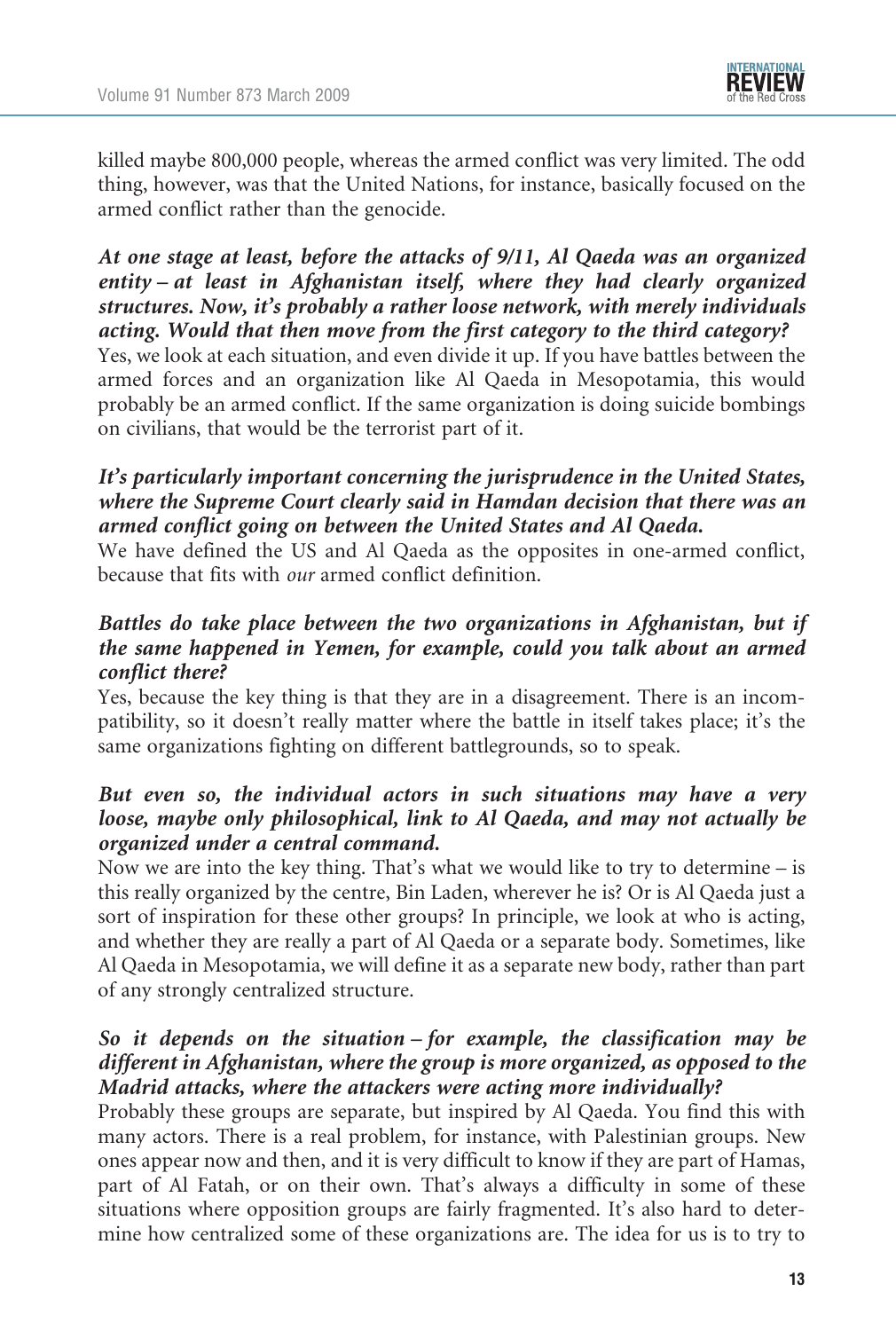include as much of this organized armed violence as possible. We have no reason to exclude it for any other concern except wanting our definitions to be applied strictly.

# In the course of your studies on conflict, did you note new types of conflict emerging, or that some types were becoming more prominent?

That was our idea in the beginning. Many people were saying that we no longer have this old kind of armed conflict, and that now we have new wars which are more of the non-state or terrorism type. What we are trying to do in the project right now is to gather data on the latter for the past 20 years to see if there is such a difference. From some of these results, we have found that armed conflicts are special, because they are politically driven by the state, have a longer duration, and are mostly better financed. They are more continual and consistent than non-state violence – which tends to flare up and disappear much more rapidly – or one-sided violence which is about targeting and trying to get spectacular effects, making people fearful but without continuously fighting in the same way as in an armed conflict. It seems these three categories capture different kinds of conflict phenomena. Still, the finding is that armed conflicts are really those drawing in the most resources, resulting in more deaths and having the largest effects on the security of people.

#### Is this mainly due to the protracted nature of these conflicts?

Yes, and the resources involved. Take the war this year in Sri Lanka, which is the most devastating we have seen for several years. You can see that the parties are two strongly armed actors who have been fighting each other for more than 25 years, and the devastation seems to be tremendous. Even with terrorist deeds like the World Trade Centre, you don't come up to these enormous numbers. The fear effect of terrorism is very strong, but the actual killing is probably less than in armed conflict.

# However, the budgets reserved for dealing with traditional threats and conventional warfare are often decreasing while the part of the military budget reserved for unconventional warfare steadily increases.

Yes, and I think it has to do with the fact that the psychological impact of terror is so strong, because of the unpredictability. I'm going on an aeroplane: will there be a bomb? That makes people insecure, in a direct way. If there's a war going on, you know where the war zone is, and you know how to keep out of it. Politically, I think most of the terrorists have not actually achieved their goals – their actions have mostly been counter-productive and strengthened their opposition. But indeed, they do have a strong psychological impact.

# It may also be argued that in the scenario of a major terrorist attack, with dirty weapons or such, the impact could be tremendous and even exceed what you have in some traditional armed conflicts.

Exactly, yes, fear sparks budget increases.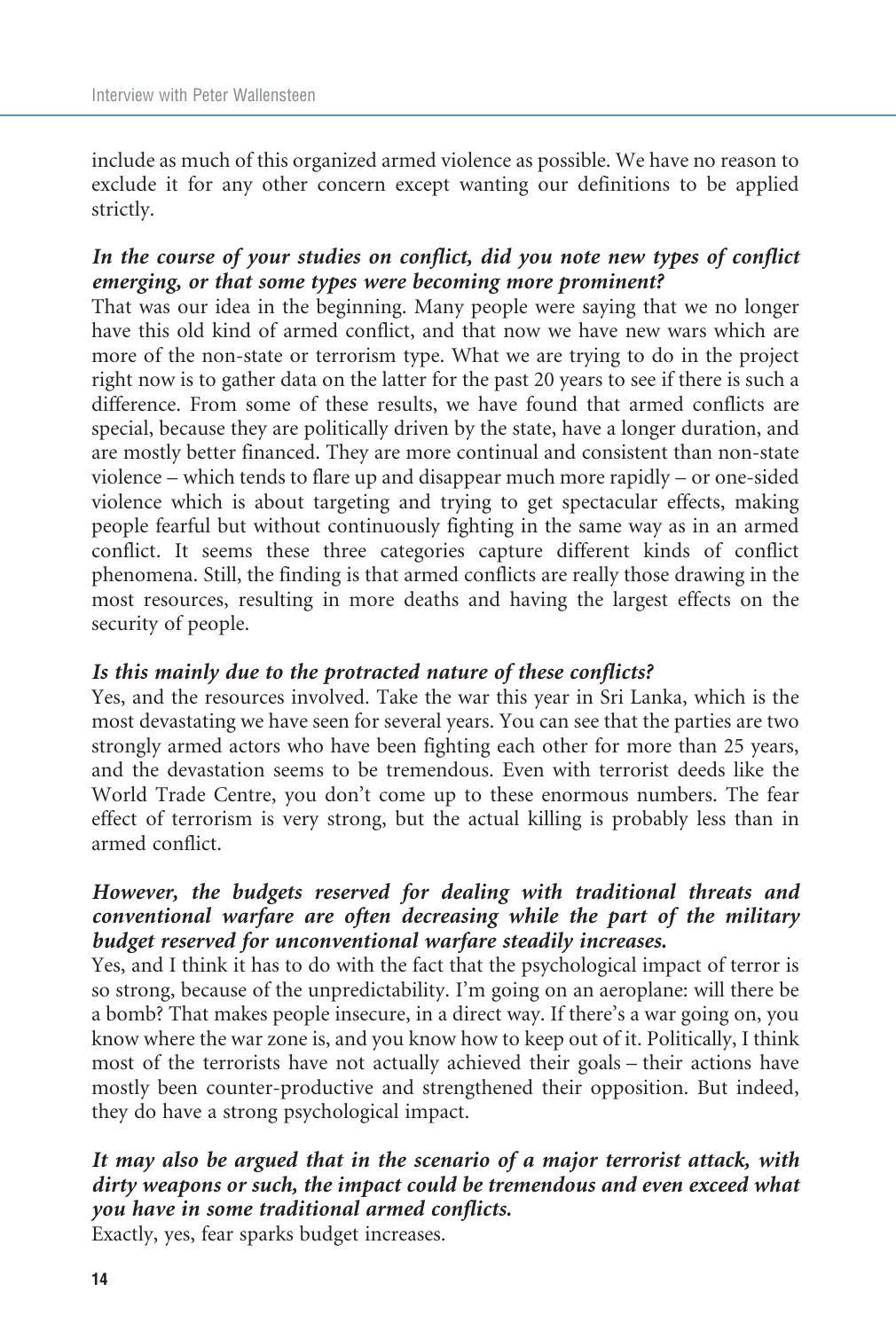In the study, you measure what you call 'battle-related deaths' in a defined area as part of determining the existence of a conflict. While measurement is probably quite feasible in a situation like Israel and Palestine, or in Sri Lanka, it may be much more difficult when you have a global network which is acting. Do you split that up into different situations? Or do you make a global assessment?

We try to do the same assessment for all conflicts, to treat them equally. We do a strict identification of battle events, and see whether we can find the evidence of battles taking place; how many people were involved; how many were killed; who the sides were, and so forth. The main objection is often that there are lots of people dying as a result of secondary effects of the war – the breakdown of the healthcare system, for instance – which is definitely true. But that is not what we include – we look strictly at battle-related casualties. We believe that the health impact is also worth examining; however, it often depends on a number of other factors unrelated to the war, for example the state of the health system before the war.

# Do you focus only on the people killed, or also on missing, injured or displaced people?

Yes, we basically focus only on the deaths, because that's often where you have the best information. How many people are wounded will depend on very different understandings of what wounded is, but death is a clear status.

# Do you also collect information concerning these other categories of possible victims?

No, not for publication. We may receive that information in various ways, but to go through that systematically – to record how many people were wounded, how many houses destroyed, etc. – would be a huge research project in itself.

# Even in that narrow scope of people killed, there are sometimes figures coming out that are quite contradictory, especially regarding the number of people killed in Iraq. How do you measure the numbers, and what sources do you use?

I think that's where much of the debate is right now. These studies are based on epidemiological methodologies: you go in and interview people and try to make them estimate how many people died – then you get these varying estimates. What we do is really try to analyse the battles, the events that take place, and we try to find them by using all kinds of sources. We use a database called 'Factiva' quite extensively, which has news information from about 25,000 sources, a lot of information translated from local languages into English, for instance. We also study government reports to congresses or parliaments, amongst others. We try to find researchers writing about situations they have been in, or information they have gathered. Non-governmental organizations also provide very useful information.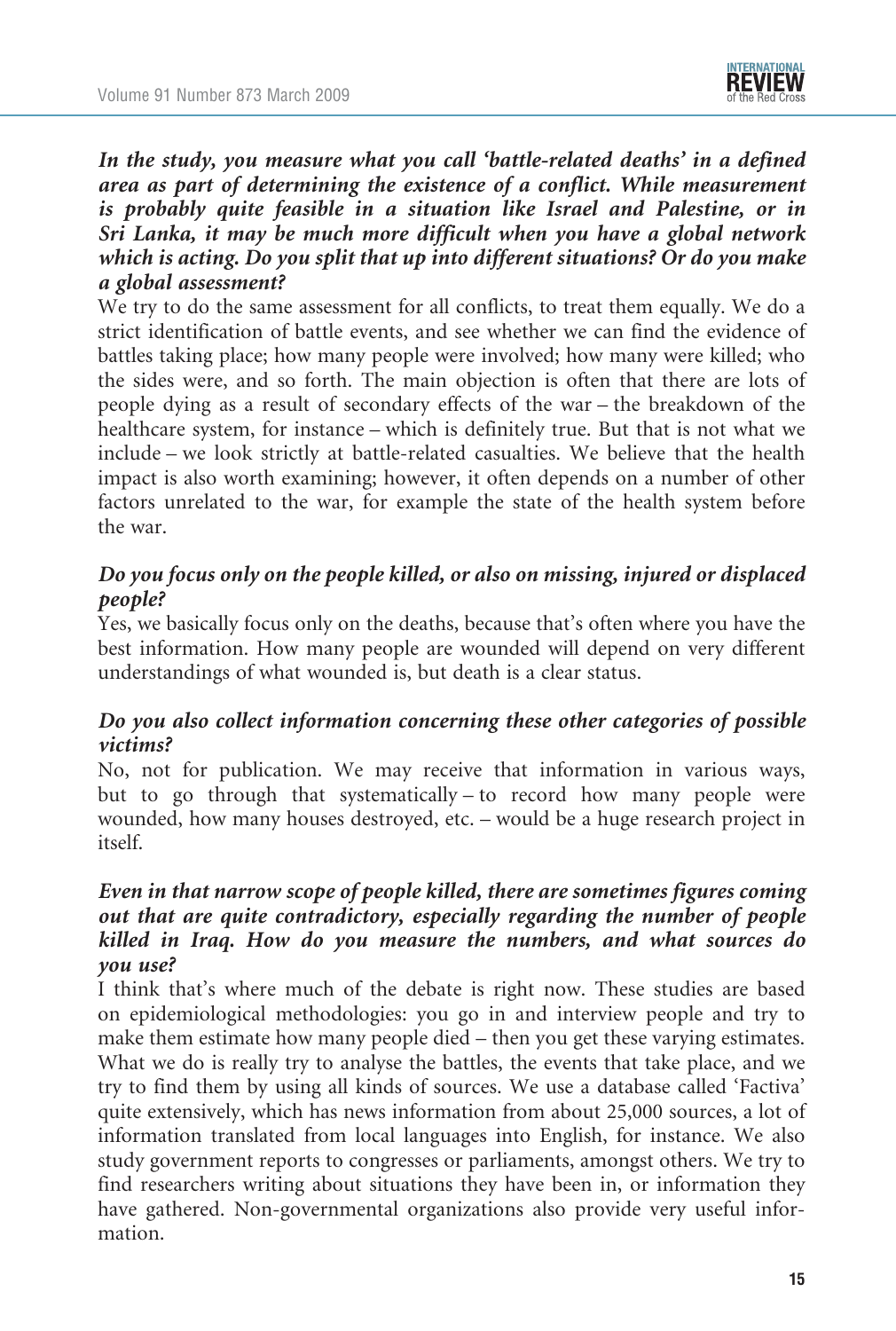We try to get all these versions of sources to establish that these battles actually took place and that there actually were people killed. The epidemiological approach, on the other hand, is often based on what people say happened. I think that can sometimes be a source of exaggeration, as there may not be any inquiry into why people died, whether it really was part of the battle, etc. This is how you get these rather divergent estimates.

## So in the case of the two major studies which were done on Iraq, you would tend towards the Iraq Body Count which took a similar approach, rather than the Lancet report which was done based on epidemiological data?

Yes. There is the same debate on the Congo, where researchers – similarly to the Lancet report – also located various spots, went down there to interview people, and then tried to extrapolate from that to the entire nation. In the Congo, it's very difficult, because you don't know how many people there were at the beginning, as the censuses are unreliable. In Iraq the population census might be a bit more reliable. These studies are estimates, more than anything. We just tried to determine where people were killed – you could say that this is maybe underestimating, but over the long term, we have found that our methods work very well. For instance, in Bosnia, from 1991 to 1995, it was constantly estimated that about 250,000 people died. Now, in the big database which has been made by the Research and Documentation Center in Sarajevo, the number is around 100,000, which is much closer to what we reported ourselves. In all these kinds of conflicts, there are reasons for people to want to have very large numbers of victims, but we want to be as accurate as possible.

# You use varying outside sources – you don't have your own people in the field measuring?

That's right, we cannot really do field studies ourselves. Over the years, we have learnt to read the material very carefully. You learn, after a while, how many people it is possible to kill with particular weapons, etc. So in that sense, you learn to understand what probably happened.

#### Do you also take information from humanitarian organizations?

These organisations are very, very crucial, as well as human rights organizations, whose reports are very important sources for us. Definitely, humanitarian organizations have people on the ground who can give very good estimates. Over the last ten years, information on what goes on in various trouble spots around the world has become so much better. Going back in history, it's much harder. Even in the early 1980s, it was difficult to know what happened in Afghanistan, whereas we have a much better account of what happens today. Or think about Indonesia, in the 1950s, or Burma in the 1950s and 1960s. Today we even have more insight into Burma, thanks to various techniques – you can look at satellite imagery, and see whether villages were actually destroyed or not. So I think the world has become somewhat more transparent, in terms of what goes on in organized violence.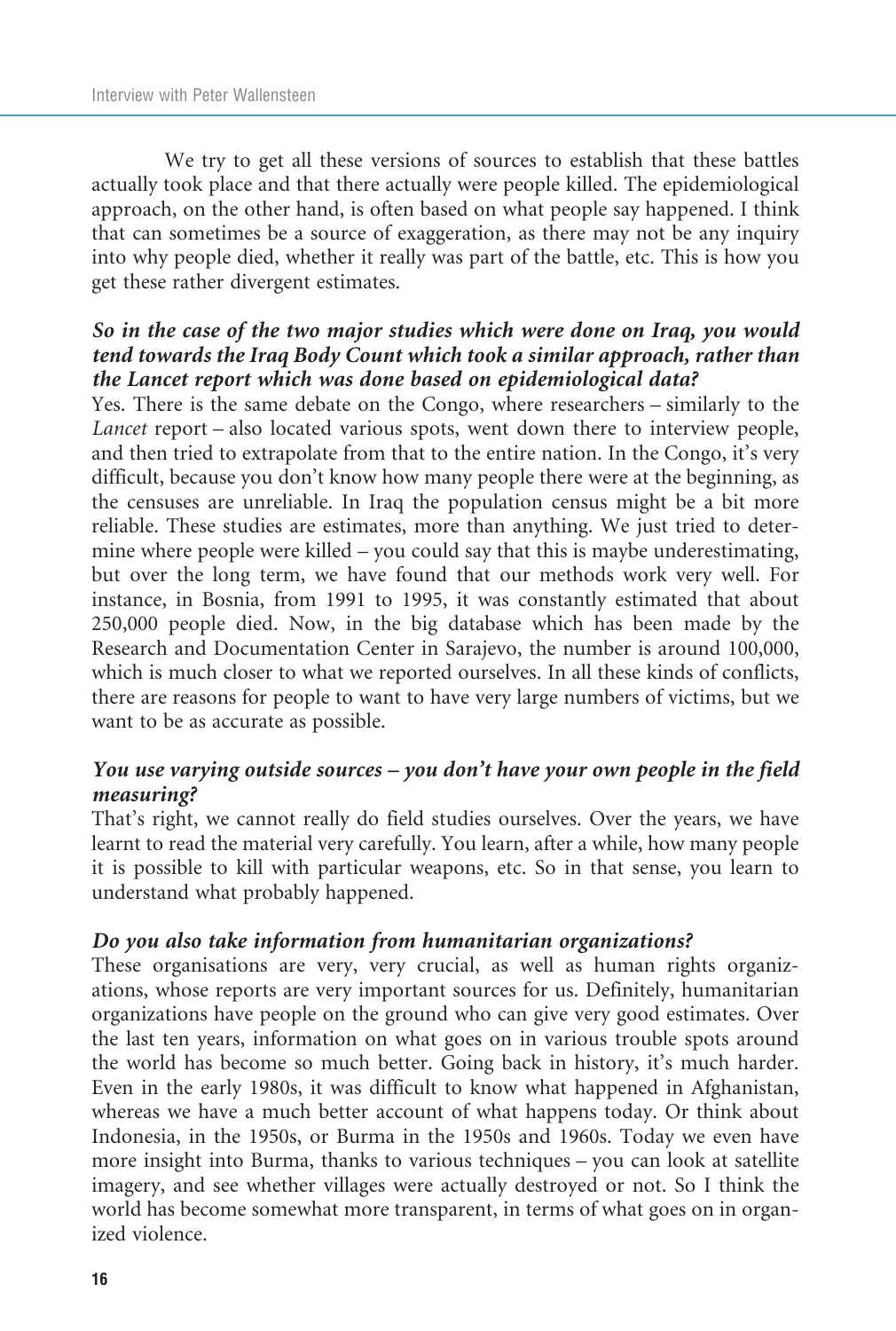The International Committee of the Red Cross is very conservative about giving out figures. Firstly, we don't necessarily have the information, because it's very difficult to estimate the number of people affected by violence, even if you know the situation well. Additionally, we fear that the information we publish may be instrumentalized for political purposes.

I agree with a very prudent approach – that's what we try to do. We have an advantage being at the university – the autonomy of the university is very well respected. However, I'm told there are groups and governments who will dispute the figures or definitions. They may have their agendas. We have no other agenda than just reporting these armed conflicts, as comparably and reliably as possible, to provide a basis for research on the causes of conflict or on conflict resolution. The autonomy we have as a university-based organization really saves us. If we were part of the UN, we would be under enormous political pressure. In that sense, we cherish an autonomy that is similar to the ICRC's, and we think that this kind of reputation is what really benefits the world in the long-term.

# You mentioned in the beginning that the minimum threshold for categorizing a situation as a conflict was 25 people killed in a year. Isn't that a very low figure in light of the major conflicts going on? In many countries, one could probably come up with examples of inter-communal violence with 25 people killed in a year.

It is a very low one, and deliberately so. The tradition was to have a cut-off point at 1000 deaths. Other studies were using 200 or 100, but we wanted to have a low number, in order to capture conflicts when they were fairly small. It works because this makes prevention studies possible, as well as opening the way for new kinds of studies to determine how many of these small conflicts will actually escalate and become big conflicts. Surprisingly few actually do, which is good news. A low threshold also enables us to show that conflicts actually do fluctuate substantially.

Now, of course, as we try to span the whole world, it is not always easy to find information. There are several conflicts where the number of deaths is hovering around the borderline of 25. If we are not sure whether there are 25 dead, or 30, or 20, what do we do? Any cut-off point will have that problem; however, you cannot have just one person killed. For example, the Swedish foreign minister was killed six years ago – that was a one-man thing – but that assassination, we felt, was a different kind of dynamic than what an armed conflict is all about. An armed conflict means that groups are organizing to actually have a political impact, and they're prepared to kill. And if they manage to wage battles with more than 25 people killed during a year, it means that they have a sufficient degree of organization to be counted.

#### Do you make a distinction, nevertheless, between minor and major conflicts?

We refer to a minor armed conflict when there are more than 25 and less than 999 deaths. From 1000 deaths onwards, we refer to a 'war'. Clearly, there is a difference, and in the latest report we are doing, we show that there are five such wars in the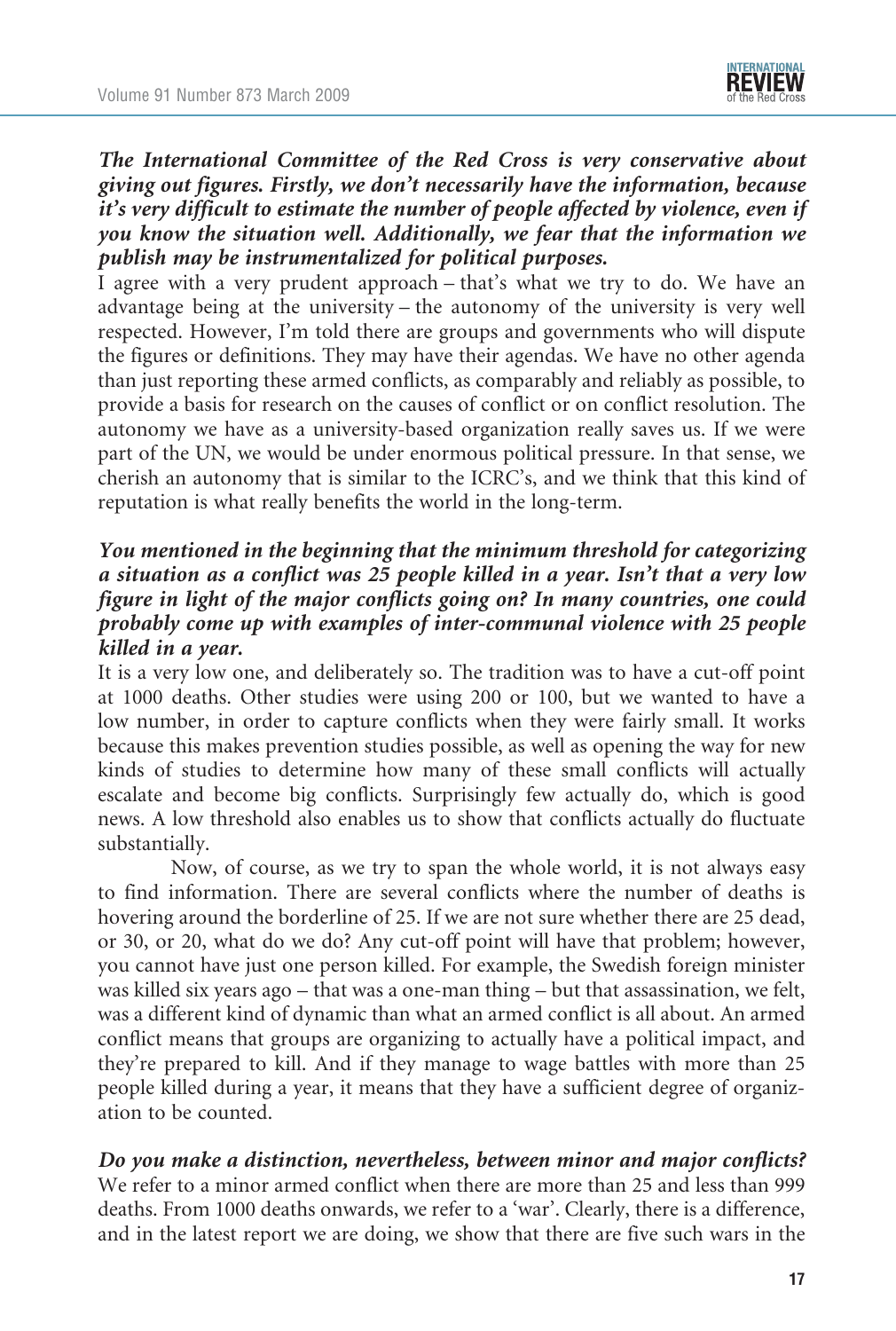world, with more than 1000 killed: Sri Lanka, Afghanistan, Iraq, Somalia and Pakistan. When I explain this to people, they are often very surprised – the way the media works, it seems that there are far more than that. But there aren't … of course, 'wars' and 'minor armed conflicts' is a sub-classification that we only use in our first category of armed conflict, to which we give priority and on which we have the data right now. For this reason, our concept of 'war' does not capture the huge number of casualties in Congo, where a lot of fighting will probably be classified under the non-state category.

#### Do you find that non-state violence fluctuates more?

What we see is that it is more sporadic. It flares up and then is contained. One of the really interesting issues is to ask what happens to these non-state conflicts: why don't they turn into sustained battles? What is being done locally to deal with them? There seems to be a lot of local peace-making going on, which never gets into the headlines, but which is probably very, very significant in managing non-state conflicts.

# Would you say it is possible to have a situation where all three categories of violence are going on at once in the same country? For example, in Iraq, where there is a politically driven armed conflict, inter-communal violence, and even acts of one-sided violence?

You can have them in the same place, absolutely. For example, in India, you would have the same: a number of smaller wars going on in North-east India, intercommunal violence in other parts of the country, and the terrorist attacks in Bombay, which are of course in a different category. We think it helps, analytically, to sort them out, to show that they are not necessarily the same and that they would probably need to be dealt with through very different political measures. For armed conflicts, maybe you need political discussion; for non-state conflicts, maybe you need to engage the communal leadership. Terrorism is a separate thing to deal with: how do you deal with suicide bombers, or the organizations supporting them? We think that our classification helps, also politically, in order to get ideas on how to handle the different kinds of conflicts.

# You mentioned that presently, there are five situations classified as wars (i.e. an armed conflict with more than 1000 deaths). Do you also have summary figures on the other two categories?

We do our analyses year by year – that figure is for 2008, and we have not yet been able to put together all the data for that year. However, at this point I can indicate the data for 2007 (see map).

# Could you indicate some of the trends you have observed within the different categories, or even across different categories?

There are a number. The first one is that there are now surprisingly very, very few inter-state conflicts. I think that's good news. It means that since the end of the cold war, the incidents of serious international armed conflict have decreased.